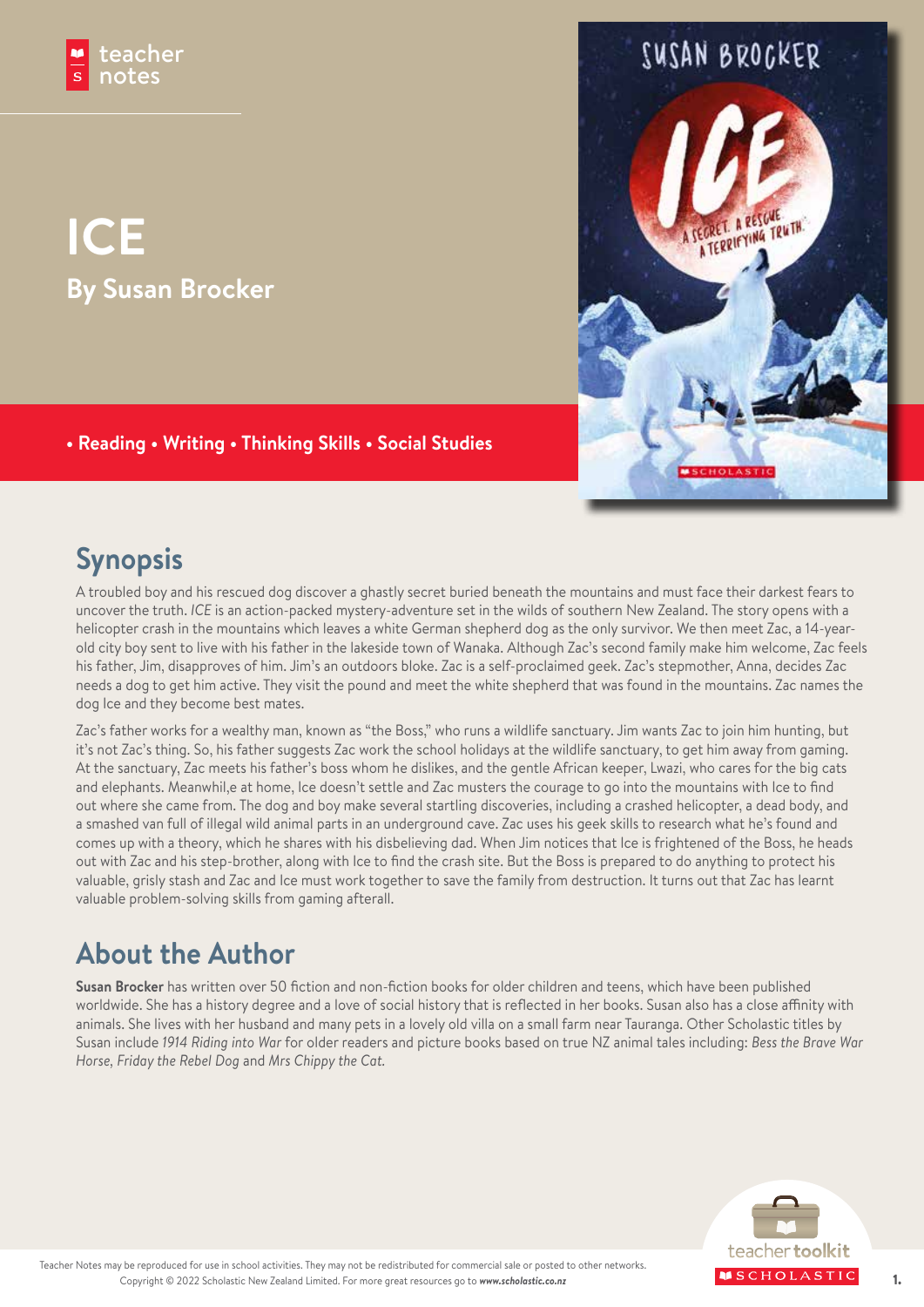### **Writing Style**

*ICE* is a page-turner of a mystery-adventure story, which exposes the dark world of international illegal wildlife trading. It is equally the story of a city boy and his rural dad, who are struggling to build their relationship in a blended family setting. Perhaps, most importantly, it is the story of the deep, trusting bond that can exist between a pet and its owner.

The writing is descriptive, action-packed, and well-crafted. Themes include the domestic: family dynamics, the forging of relationships, trust, and honesty; wildlife: stewardship and responsibility; and personal growth and challenge.

The story is plot-driven and will appeal to animal-lovers, but contains significant character development that will resonate with young readers who may be questioning their place in the family or in the wider world. Told in the third-person, *ICE* is an exciting, thought-provoking adventure for 8–12-year-old readers.

### **Shared Learning and Discussion Points**

The novel has been divided into 35 chapters all of which have two word titles beginning with the conjunction 'The'.

Ask the students to think about why the author may have chosen to use this consistent format. Does it tell the reader what the chapter is about or does it add to the mystery?

During the shared sessions, encourage the students to check their understanding of key events and the characters' motivations. Encourage them to make predictions and inferences and relate these to their own experiences. Discuss the themes of the novel and how they develop throughout the book. Either read the chapters aloud with the students reading along or have the students read independently, stopping for check-ins and discussion.

#### BEFORE YOU START:

Look at the cover and read the blurb.

- Where is the story set? How can you tell?
- Who are the main characters in the story?
- What do you think this story is about? Why do you think that?
- What genre do you think this book is?
- What do you know about tracking dogs? What do they track?

#### **Comprehension questions**

- What has the dog been trained to do? (Chapter 1, p.12)
- Zac describes the dog's eyes as looking 'haunted and lost'. Why is this an accurate description? (Chapter 2, p.17)
- Why does Anna want Zac to get a dog?
- Compare and contrast the relationship between Mason and Zac's dad with Zac and his dad. Why do you think Zac's relationship with his dad is strained? (Chapters 2–3)
- What kind of person is Zac? How would you describe Stevie or Anna? How do you know?
- Why does Zac lie to his dad? Why does he agree to help out at the wildlife park?
- What does the word 'sanctuary' mean?
- Why is the wildlife park more exciting than Zac had expected? Would you rather sit at home gaming or work for free at an animal sanctuary? Explain your choice.
- Jim describes Mr Slagter as a 'great conservationist' and says he's 'crazy about animals' but Lwazi says that Mr Slagter 'understands little about caring for wild animals, only what they are worth to him'. Why do you think their opinions vary? Whose opinion would you trust and why? (Chapter 6, p.43)
- Lwazi says Shaka is at the sanctuary for 'only one purpose'. What do you think this might be?

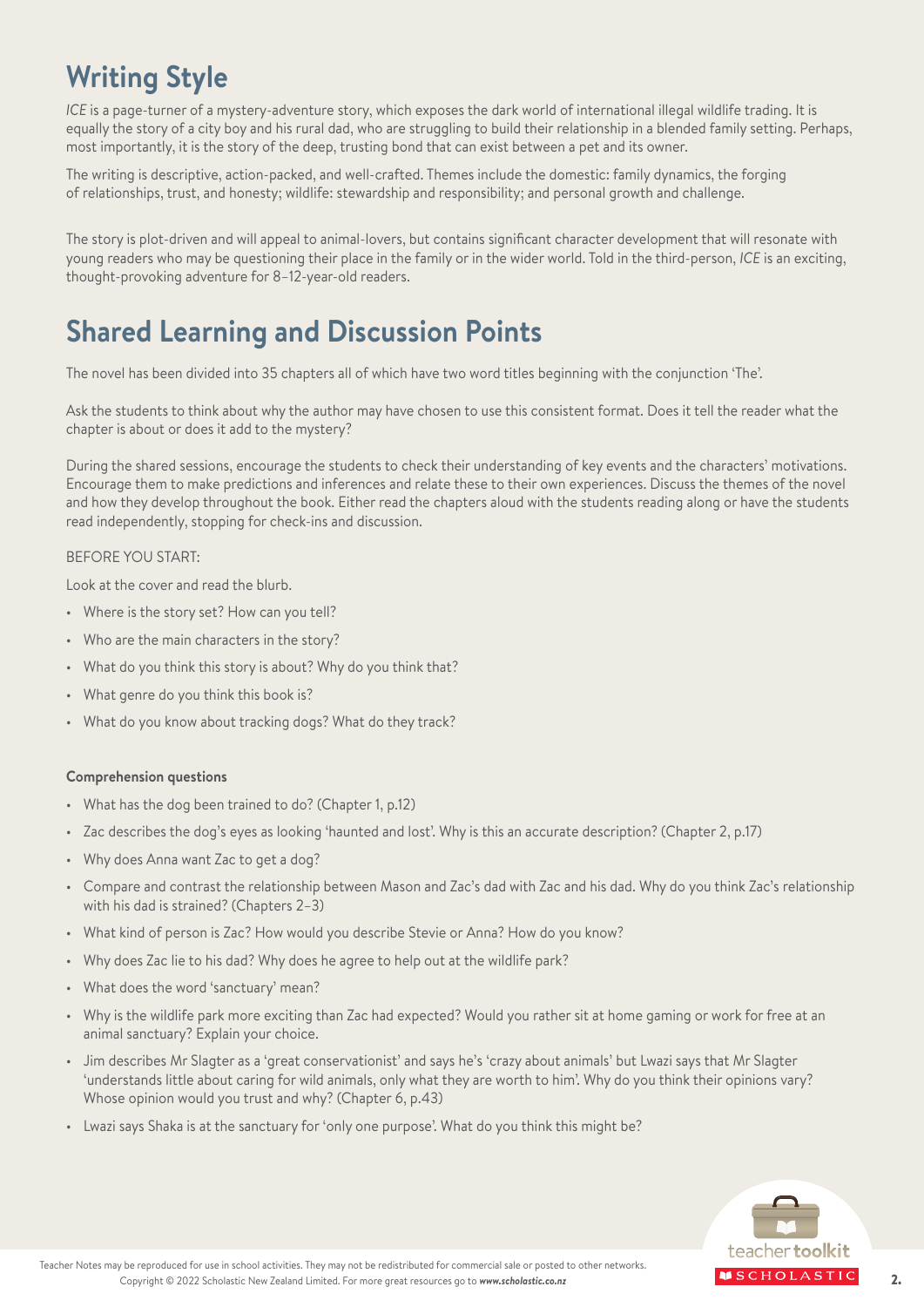- Why does Zac say 'though I'm not really her owner'? (Chapter 9, P.61)
- How might Mr Slagter and Ice already know each other? (Chapter 10)
- Why do you think Lwazi works for Mr Slagter even though he knows about the illegal tiger farm?
- Why does Zac want to go into the mountains with Ice? Would you go if you were Zac? Why or why not? Why doesn't Stevie tell on Zac? What do you think will happen?
- What does Lwazi mean when he says, 'It is not the wilderness you should fear'? (Chapter 13, p.78)
- Why has nobody seen the crashed helicopter before Ice and Zac found it? How would you feel if you found a dead body at an accident site? Why does Ice lift her paw after sniffing the badge Zac finds?
- What literary device has the author used on p.89 (Chapter 14) to show that Zac's mood has changed and he's now seeing the snowy mountains as a treacherous, dangerous environment? What effect does this have?
- What does Ice leaving the crash site and returning to Zac signify about their relationship?
- Why did Ice ignore the tahr pelts but bring the tiger pelt to Zac? (Chapter 16, pp.96–97)
- How does Zac's experience as a gamer help him?
- How does Zac's phone dropping into the cave and smashing change the possible outcomes of the story?
- Why didn't Zac show his dad the badge he had found at the helicopter crash site? Why didn't he contact the police? (Chapter 17) Do you think he made the right decisions? Why/why not?
- Why doesn't Zac's dad believe him?
- When Klara, who lives in South Africa, replies to Zac's emails she uses some Afrikaans words. (Chapter 18, pp.113, 115–116) What do you think 'Dankie', 'Tannie', and 'Beste' mean? What does Zac learn about Ice? Who does he think the boss of the crime syndicate is?
- On p.120, the author describes Lwazi as 'unhappy and fettered', which means restricted or confined. What similarities are there between Shaka and Lwazi?
- Why has Lwazi done nothing to stop Mr Slagter?
- How does Mr Slagter get away with smuggling wildlife?
- On p.125, Jim starts to believe Zac. Why has he changed his mind?
- Reread p.127 and note the changed dynamic between Zac and his dad. How is it different? What has changed and why?
- On p.137, Stevie calls the Butcher 'evil' and 'vile'. What do you notice about these two words? Hint: You can find the answer in the Butcher's reply.
- What piece of text on p.137 tells you that Zac and his family are in serious danger?
- What do you think Jim planned to do after snatching the rifle from the Butcher? (p.141)
- The Butcher says 'the world revolves around money'. Do you think this is true or false? Why?
- What does the Butcher mean when he says, 'Let's say it's insurance'? (Chapter 24, p.144)
- Why does Skull question his boss? What does this say about him? (Chapter 24, p.145)
- Are the police more likely to believe a 'wealthy, respected conservationist' over a 'petty crim'? Why/why not?
- Why has the author described the passageway underneath Shaka's cage as 'like a morgue'? What is a morgue? What literary device has the author used? What effect does this have? (Chapter 25, p.149)
- What text on p.151 tells you that the Butcher doesn't look after his animals?
- What is Zac's worst fear? (Chapter 25, p.151) What do you predict will happen?
- Why does Ice follow Zac and Stevie into Shaka's cage?
- Why are Zac, Stevie, and Ice not at as great a risk from Shaka as Zac first thought? (Chapter 26, p.155)
- What does Lwazi mean when he says to Zac, 'You may be a kid, but you have the heart of a lion'? (Chapter 26, p.159)
- What does 'We're all shades of grey' mean? (p.162)
- How does 'We're *all* animals' support one of the themes of this book? (Chapter 27, p.162)
- Why did the author choose to use the simile 'like a corpse emerging from a coffin'? (Chapter 28, p.171)
- Why does Zac go back for the tiger skins? (p.173)
- When Zac says, 'Go, my girl! Fly!' he wonders where the words had come from. Who else used these words at the start of the book?
- How do you know that Zac has earnt his father's trust and respect? (Chapter 31, p.185)
- Explain what the sergeant means when he says, 'Poetic justice, wouldn't you say?' (Chapter 34, p.199)
- Do you think 'The Goodbye' is an appropriate name for Chapter 35? Who or what is being said goodbye to?
- What is the climax of this story?
- What fears does Zac overcome and how does he develop as a person? What part did Ice play in Zac's character development throughout the book?
- Is Zac or Ice the real hero of this story? Why do you think that?